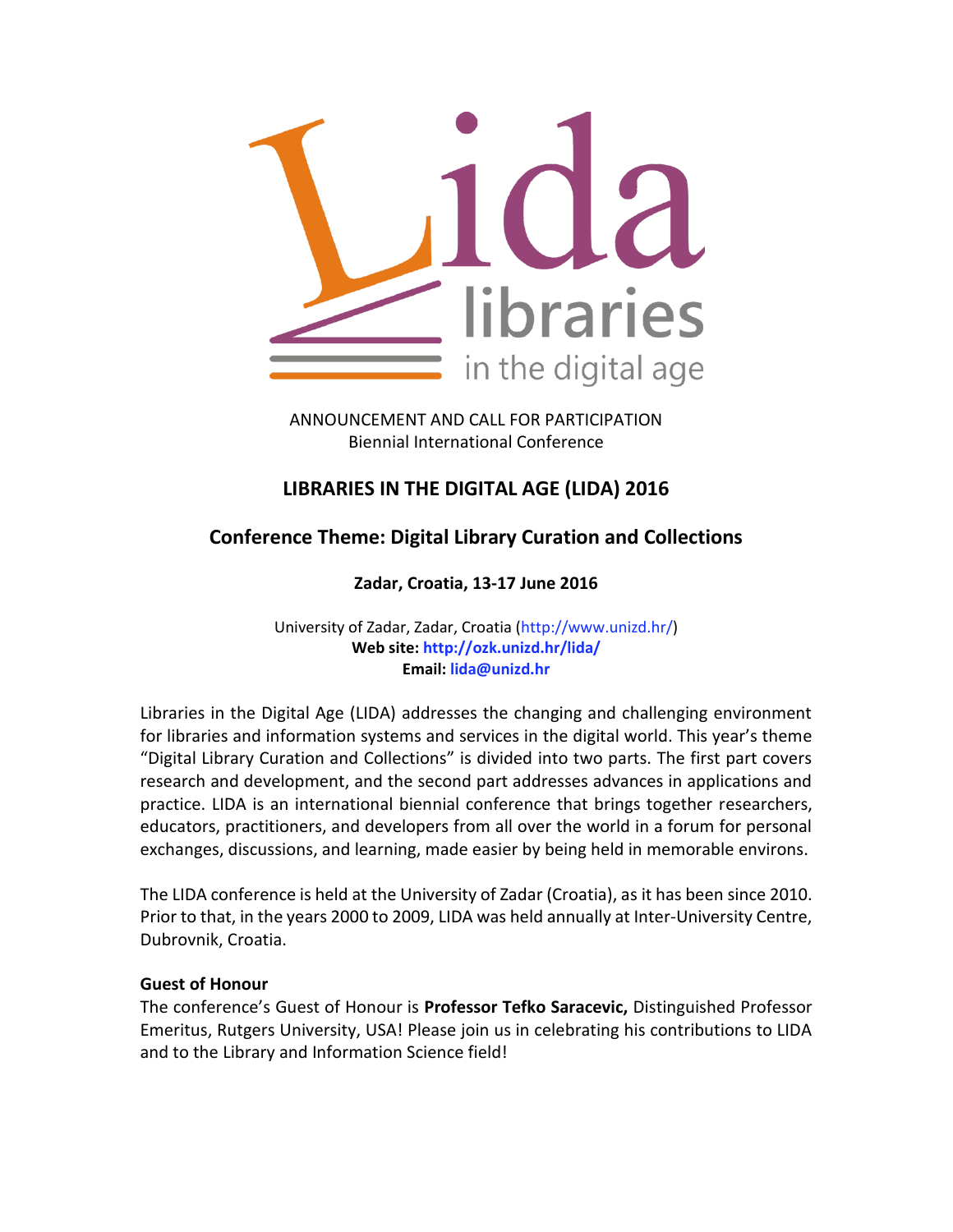## **Themes LIDA 2016 Part I: Digital Curation and Preservation ‐ Current Trends and Research**

Preserving digital content for future access and use represents a major theoretical and practical challenge for digital libraries. Without careful and informed actions, the long‐ term preservation of digital content cannot be ensured. Digital curation of electronic content requires the development of new kinds of technological expertise and partnerships, and allows for new ways of thinking about stakeholders and access.

As study into the stewardship of digital content moves forward, opportunities and challenges can be identified and assessed. Research initiatives, reflective assessments of practice, and other forms of scholarly investigations can inform future directions in digital curation practice, and ultimately, in access.

Contributions (types described below) are invited covering the following topics:

- Advances in activities or technologies needed for digital curation and digital preservation
- Developments in systems and networks supporting long-term preservation and access
- Standards-based advances in digital curation and preservation
- Cost models and long-term funding considerations
- Risk management in digital curation
- Preservation of and access to oral and other non-text content
- Evaluation of systems, practices, or approaches used in digital curation
- Stakeholders (contributors, users, etc.) and the use and users of preserved digital content
- Implementation of digital initiatives, systems, projects, etc., supporting longterm access to digital content, including international and intercultural initiatives
- Education and training for the long-term management of digital collections
- Discussion about general issues: How are we to understand digital curation in its own right? How are we to respond in digital libraries? What are the opportunities and challenges?

### **Part II: Use Studies, Education & Training for Digital Library Collections**

Digital collections have a user population that is independent of time zone, physical location and language. It no longer suffices to design the interface, the organization, and the content around the expectations of local users. Usage and user studies need to take place in a digital environment and to address cultural and linguistic issues explicitly. Developing and using tools for online user and usage studies is part of a modern evaluation program, and involves new approaches for scholarly research.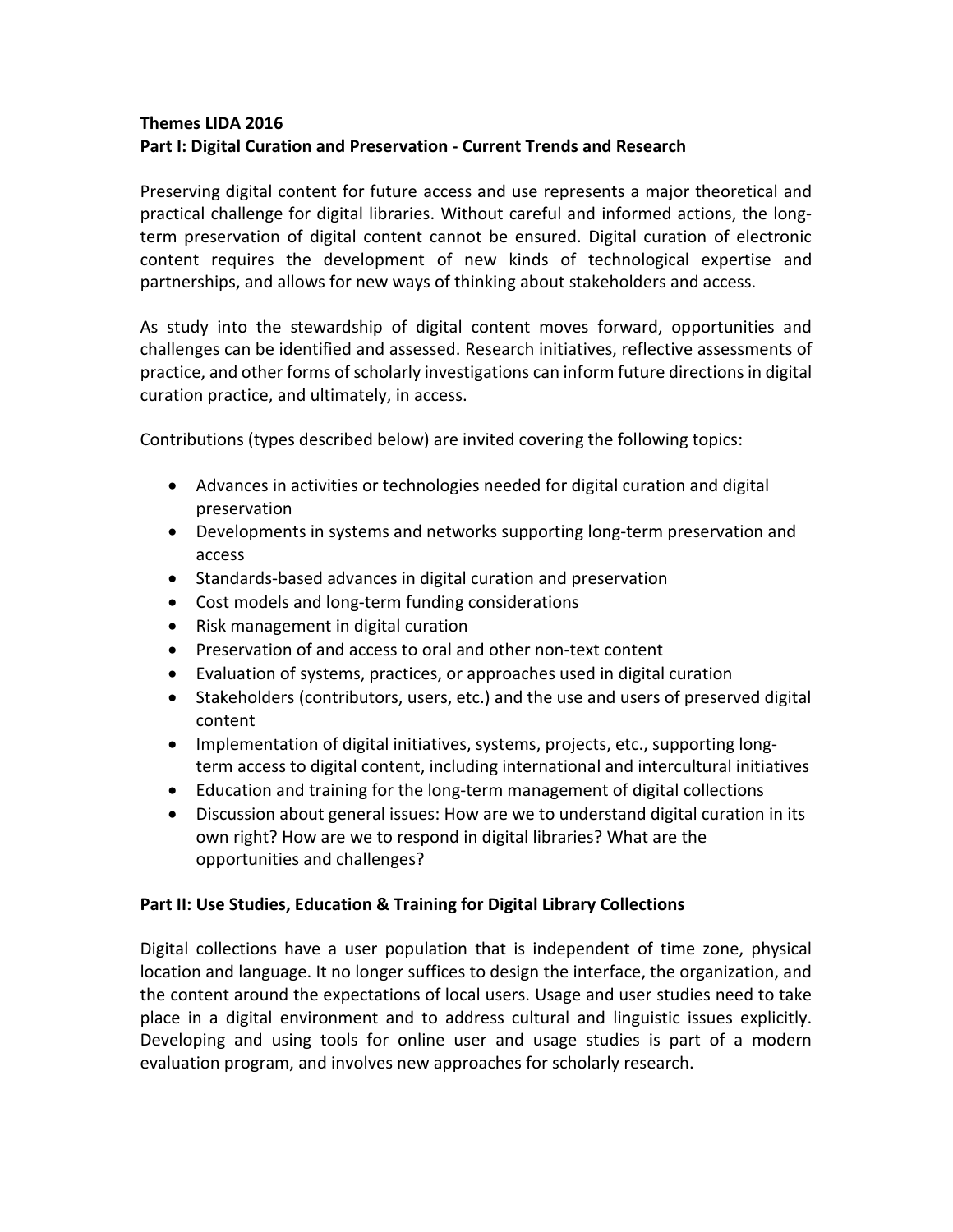Part of the education and training for students and staff should give them new tools for working with modern digital content. Distant reading or text mining is a key element for how future scholars will access content across large ranges of machine‐readable text. Machine intelligence and semantic web technologies play a role as digital collections rely increasingly on complex search algorithms rather than simple indexes. Research integrity discovery and evaluation also plays a role in maintaining the quality of scholarly content and needs to be part of contemporary training. Organizations need new approaches to prepare people for content discovery and for reading that were previously not possible.

Contributions (types described below) are invited covering the following topics:

- Usage studies based on digital sources, including log file analysis, social media, and bibliometric / infometric source analysis
- Language sensitive and culturally sensitive user studies that include online testing, videoconference‐based interviews and/or focus groups
- Statistical and/or qualitative analyses of digital collections
- Training and curriculum plans to teach text mining, semantic web, triple store databases, and tools using machine intelligence
- Research integrity discovery and evaluation tools and training
- Forms of training and education that help people engage actively with the latest developments in information science
- Discussion about general issues: How can we better understand users and uses of digital collections? How do we educate and teach for digital collections?

# **Types of Contributions Invited**

1. **Papers:** scholarly studies and reports on practices and advances that will be presented at the conference. Both completed research and early work/preliminary results are invited. Papers will be refereed in a double‐blind process. Submit 1,500 word abstract, plus references by February 15, 2016.

2. **Posters:** short graphic presentations on research, studies, advances, examples, practices, preliminary work and educational projects that will be presented in a special poster session. Posters will undergo a double‐blind review. Awards will be given for Best Poster and Best Student Poster. Submit 750 word abstract, plus references by February 15, 2016.

3. **Panels** up to 90 minute sessions that will be interactive and offer different perspectives and approaches to a specific topic. Organizers propose the format and invite up to five panelists (including the moderator). Submit 750 word abstract, plus references by February 15, 2016**.** 

4. **Demonstrations:** live examples of working projects, services, interfaces, commercial products, or developments‐in‐progress that will be presented during the conference in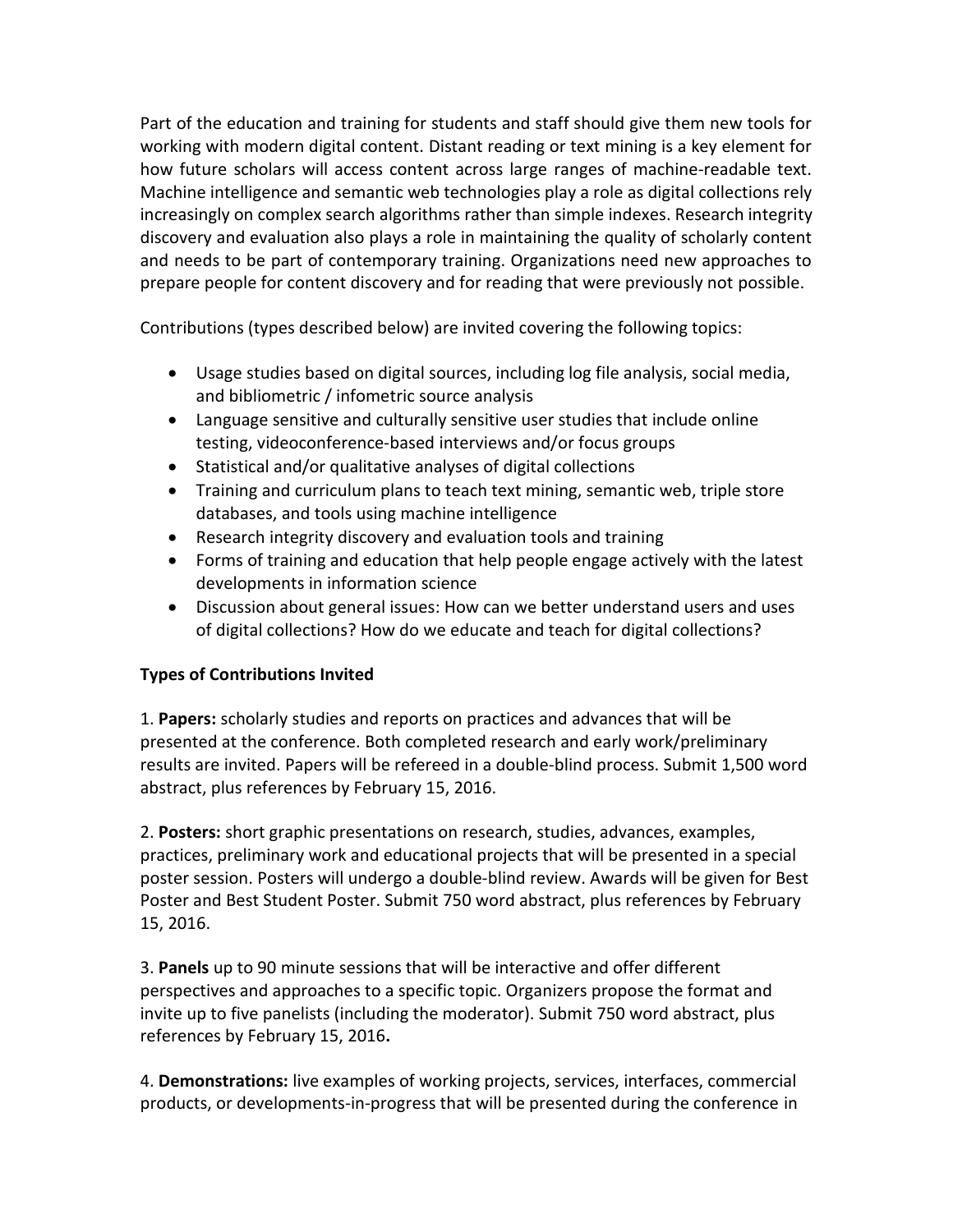specialized facilities or presented in special demonstration sessions. Submit 750 word description by February 15, 2016**.** 

5. **Workshops:** two to four‐hour sessions that will be tutorial and educational in nature, and are intended to foster interactive discussions for attendees who share common interest. Submit 750 word description, plus references by February 15, 2016.

6. **PhD Forum:** short presentations by doctoral students, particularly as related to their dissertation, in a session organized by the European Chapter of the American Society for Information Science and Technology (http://www.asis.org/Chapters/europe/). The PhD Forum provides doctoral students the opportunity to present their work to senior faculty in relatively informal setting and to receive feedback on their dissertation by a panel of international educators. Submit 750 word description, plus references by February 15, 2016.

7. **Undergraduate/Graduate Student Showcase:** short presentations by undergraduate and graduate student, related to their research, practical projects, etc. The showcase will provide students with opportunity to get feedback on their work in informal setting and advice on how to develop their work further and get published**.** Submit 750 word description, plus references by April 1, 2016**.** 

All submissions for Student Showcase automatically enter in the competition for the [LIDA 2016 Outstanding Student Award.](http://ozk.unizd.hr/lida/awards)

**Important**: All proposal should follow formal LIDA guidelines available at LIDA 2016 website (http://ozk.unizd.hr/lida/submissions/). All work should be in English, original and not previously published.

Submission of proposals/extended abstracts should be made using the EasyChair submission system (https://easychair.org/conferences/?conf=lida2016).

Following the double blind review process all accepted submissions will be published in the scholarly journal Libellarium: Journal for the research of writing, books and cultural heritage institutions. Libellarium is indexed by EBSCO and Erich II and has applied for inclusion into Scopus.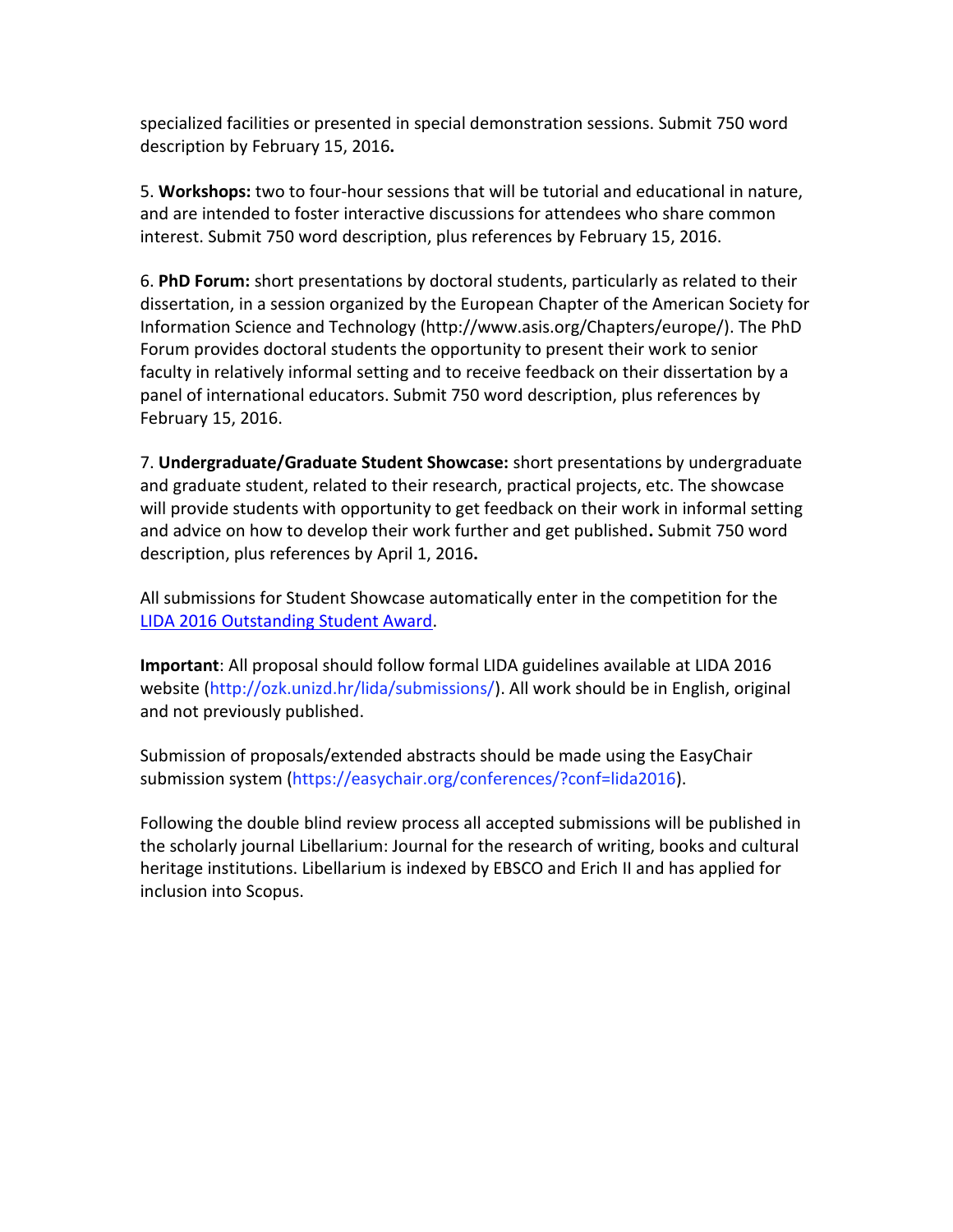### **Deadlines:**

Extended abstract submission deadline: 15 February 2016 Notification of acceptance: 30 March 2016 Deadline for submitting full‐text manuscripts: 1 June 2016 Notification of acceptance for full‐text manuscripts: 1 September 2016

Deadline for submitting final versions of full-text manuscripts: 1 October 2016 Publication of conference papers in *Libellarium*: December 2016

Deadline for Students Showcase: April 1, 2016 Notification of acceptance for Students Showcase: April 15, 2016

### **Invitation to institutions**

Libraries, information agencies, professional organizations, publishers, and service providers are invited to consider participation at LIDA by providing a demonstration, workshop, or exhibit about their products, services or advances, or by presenting a paper or poster about their activities, as related to the two themes. Sponsorship of an event is also invited. Institutions can benefit as well: we will provide course materials to participants so that they can communicate and transfer topics of interest to their institution. Thus, LIDA is organized to reach a wider audience.

### **Conference contact information Conference co‐directors:**

| Martina Dragija Ivanović, Ph.D.<br>Department of Library and Information<br>Science University of Zadar, Croatia<br>mdragija@unizd.hr | Ross J. Todd, Ph.D. and Marie L. Radford, Ph.D.<br>School of Communication and Information<br><b>Rutgers University, USA</b><br>rtodd@rutgers.edu<br>mradford@rutgers.edu |
|---------------------------------------------------------------------------------------------------------------------------------------|---------------------------------------------------------------------------------------------------------------------------------------------------------------------------|
| Sanjica Faletar Tanackovic, Ph.D. Department<br>of Information Sciences University of Osijek,<br>Croatia sfaletar@ffos.hr             |                                                                                                                                                                           |

#### **Program chairs:**

| For Part I:                               | <b>For Part II:</b>                          |
|-------------------------------------------|----------------------------------------------|
| Heather Lea Moulaison, Ph.D.              | Michael Seadle, Ph.D.                        |
| The iSchool at the University of Missouri | Institute of Library and Information Science |
| University of Missouri, USA               | Humboldt-Universität zu Berlin, Germany      |
| moulaisonhe@missouri.edu                  | seadle@ibi.hu-berlin.de                      |
|                                           |                                              |
|                                           |                                              |